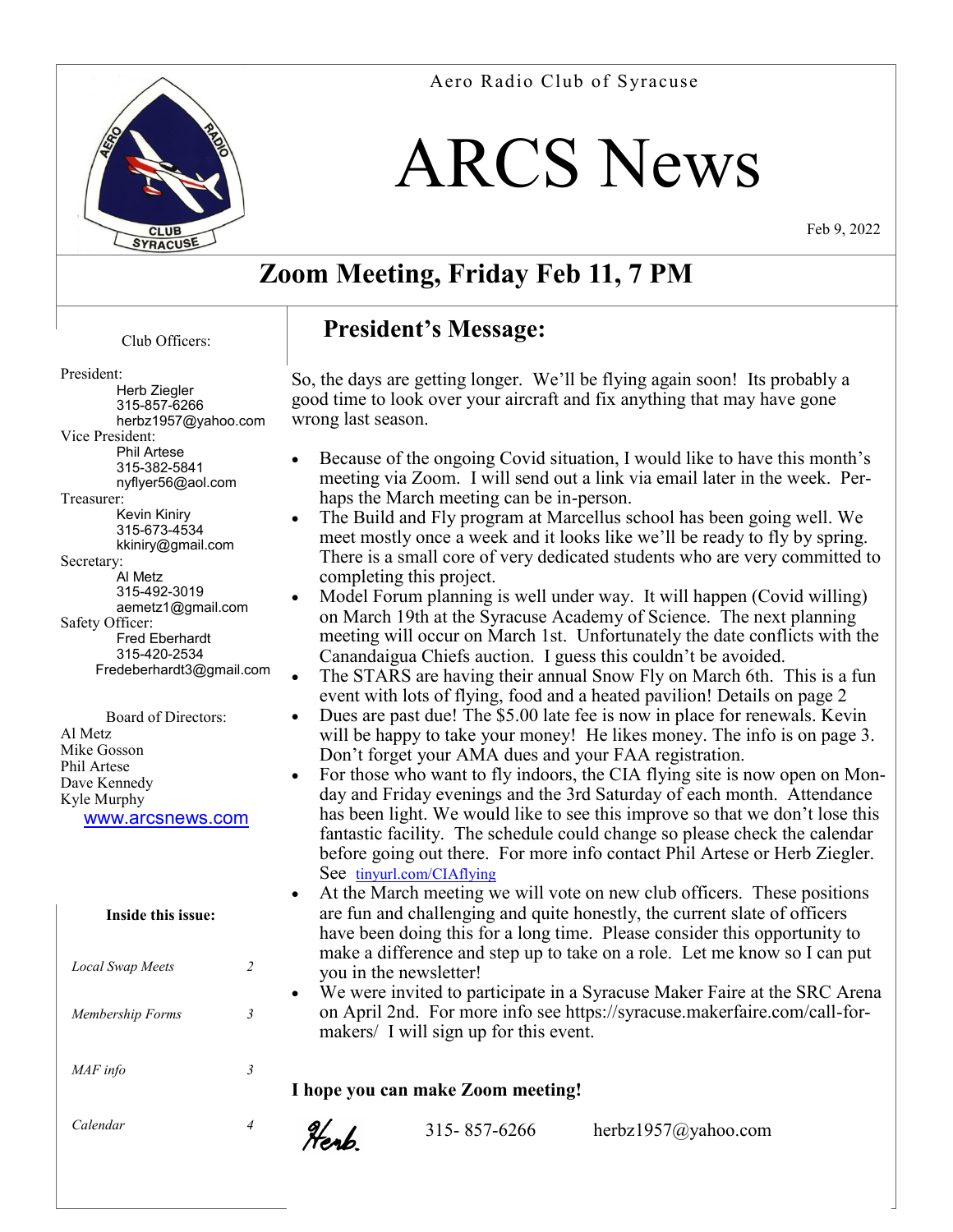

Local Swap Meets:

[RCCR](http://www.rccr1957.com/schedule/Swap-Meet-2019.pdf) (Rochester) *- Now part of the RCCR Annual June FunFly Sat & Sun June 25th & 26th 2022 -304 Salmon Creek Rd. Brockport, NY 14420*

*[Oneida Lake Flyers](http://oneidalakeflyers.x10.mx/) (Constantia) - TBA* - VFW post 7325 1560 Route 49 Constantia, NY

**M.A.F.** (Model Aircraft Forum & indoor fly) [S.T.A.R.S](http://www.amadistrictiistars.org/) & [A.R.C.S](http://www.arcsnews.com/) (Syracuse) *- Sat, March 19, 9-3 - [Syracuse Academy of Science](https://www.google.com/maps/place/Syracuse+Academy+of+Science+High+School/@43.0520235,-76.1799153,15z/data=%214m2%213m1%211s0x0:0xe4f0511260df530a)*

*[Canandaigua Sky Chiefs](http://www.canandaiguaskychiefs.org/) - March 19- Location- Phelps Fire Dept.*

[Finger Lakes Air Pirates\(](http://flapsrc.com/)FLAPS) (Waterloo) - *Saturday April 9th, 2022 - Seneca Falls Rec. Center, 35 Water St., Seneca Falls, NY*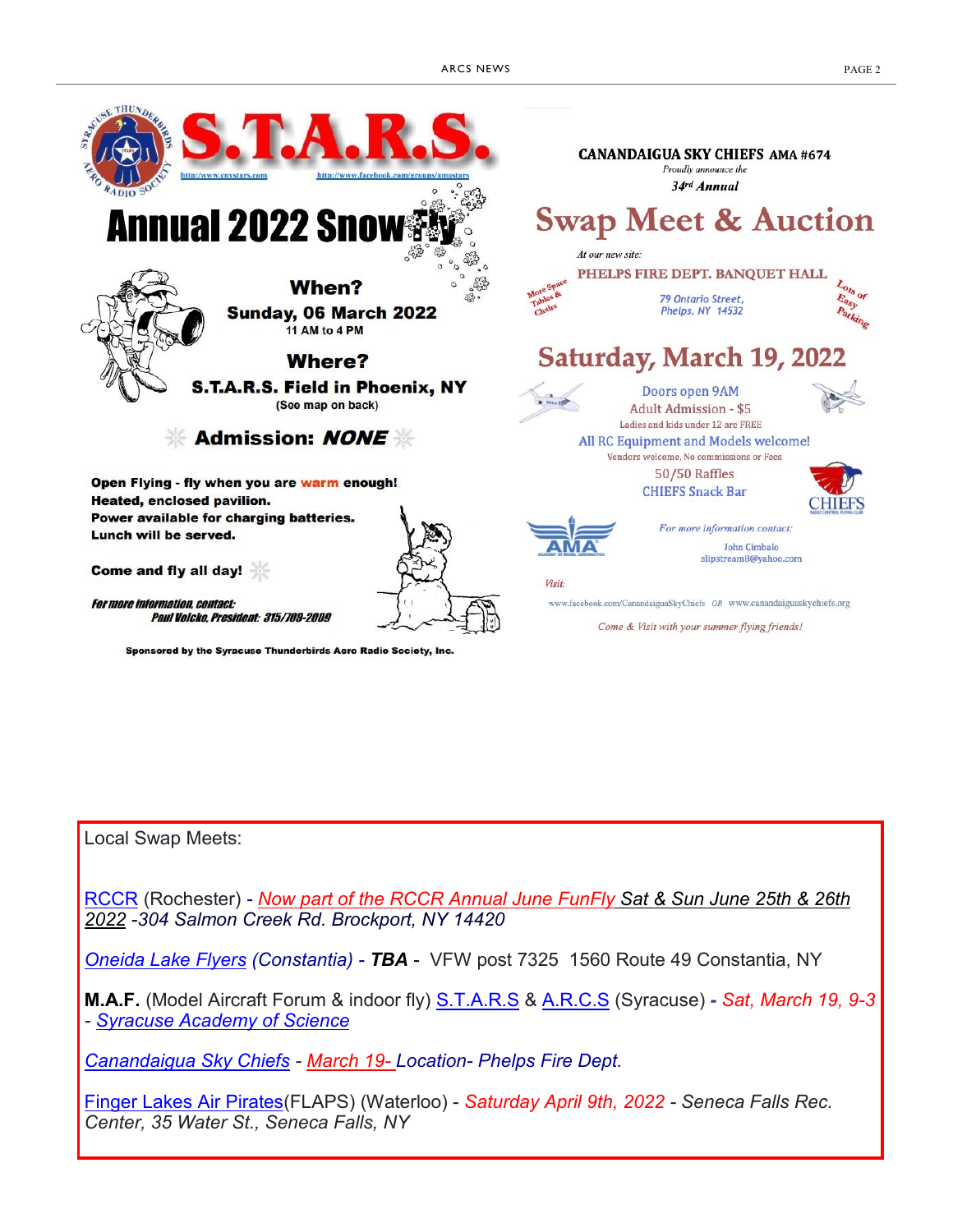| <b>ARCS Membership Application/Renewal</b> |
|--------------------------------------------|
|--------------------------------------------|

| Date: $\qquad \qquad$                                                                                                                                                                                                                     |                                                                |         |
|-------------------------------------------------------------------------------------------------------------------------------------------------------------------------------------------------------------------------------------------|----------------------------------------------------------------|---------|
| Name:                                                                                                                                                                                                                                     | Please Check all that apply:                                   |         |
| Address:<br>the control of the control of the control of the control of the control of the control of the control of the control of the control of the control of the control of the control of the control of the control of the control | New Member initiation fee                                      | \$5.00  |
| City:                                                                                                                                                                                                                                     | Junior Member (under 18, parent <i>NOT</i> a member)<br>State: | \$15.00 |
| Zip:                                                                                                                                                                                                                                      | Junior Member (under 18, parent IS a member)                   | \$ 0.00 |
| Phone Phone                                                                                                                                                                                                                               | Senior Member (over 65)                                        | \$45.00 |
|                                                                                                                                                                                                                                           | Regular Member (18-65)                                         | \$65.00 |
| AMA Number:                                                                                                                                                                                                                               | Late Fee (after Jan. 31, Renewals only)                        | \$5.00  |
|                                                                                                                                                                                                                                           |                                                                |         |
| Submit this form and payment to:                                                                                                                                                                                                          | Add up all applicable fees                                     |         |
| Kevin Kiniry (ARCS Treasurer)<br>4403 Limeledge Rd.                                                                                                                                                                                       | Make checks payable to ARCS                                    |         |
| Marcellus, NY 13108 Ph: 315-673-4534 kkiniry@gmail.com                                                                                                                                                                                    |                                                                |         |



# **Flyer for the MAF.**

#### **If you need a bigger copy let me know.**

Aero Radio Club of Syracuse<br>Syracuse Thunderbirds Aero Radio Society<br>Central New York Indoor Flying Society **Camillus Indoor Aviators Voltaires of Central New York** 

#### **Jointly Present the 24th Annual**

**MODEL AIRCRAFT FORUM** and Electric Fly-In [Swap Shop, too!]

Saturday, March 19, 2022 9 AM to 3 PM at

**Syracuse Academy of Science Charter School** 1001 Park Avenue, Syracuse, New York, 4 blocks from Hiawatha Exit off 690 East

AMA Sanctioned! AMA membership required to fly! ELECTRIC and RUBBER FLYING HELD in 80' x 80' x 24' INDOOR GYM

AIRCRAFT STATIC DISPLAY - FPV Flying in Gym

**Swap Shop (no commission)** 

STARS/ARCS FLIGHT SCHOOLS signups - RC FLIGHT SIMULATORS Informational Sessions conducted through out day

School Covid protocols will be in place. Masks will be required.

**Refreshments available** 

Admission - \$5.00 Children 12 and under - free



For more information, contact: Phil Artese at 315/382-5841 or Herb Ziegler at 315/857-6266<br>nyflyer56@aol.com and herbz1957@yahoo.com